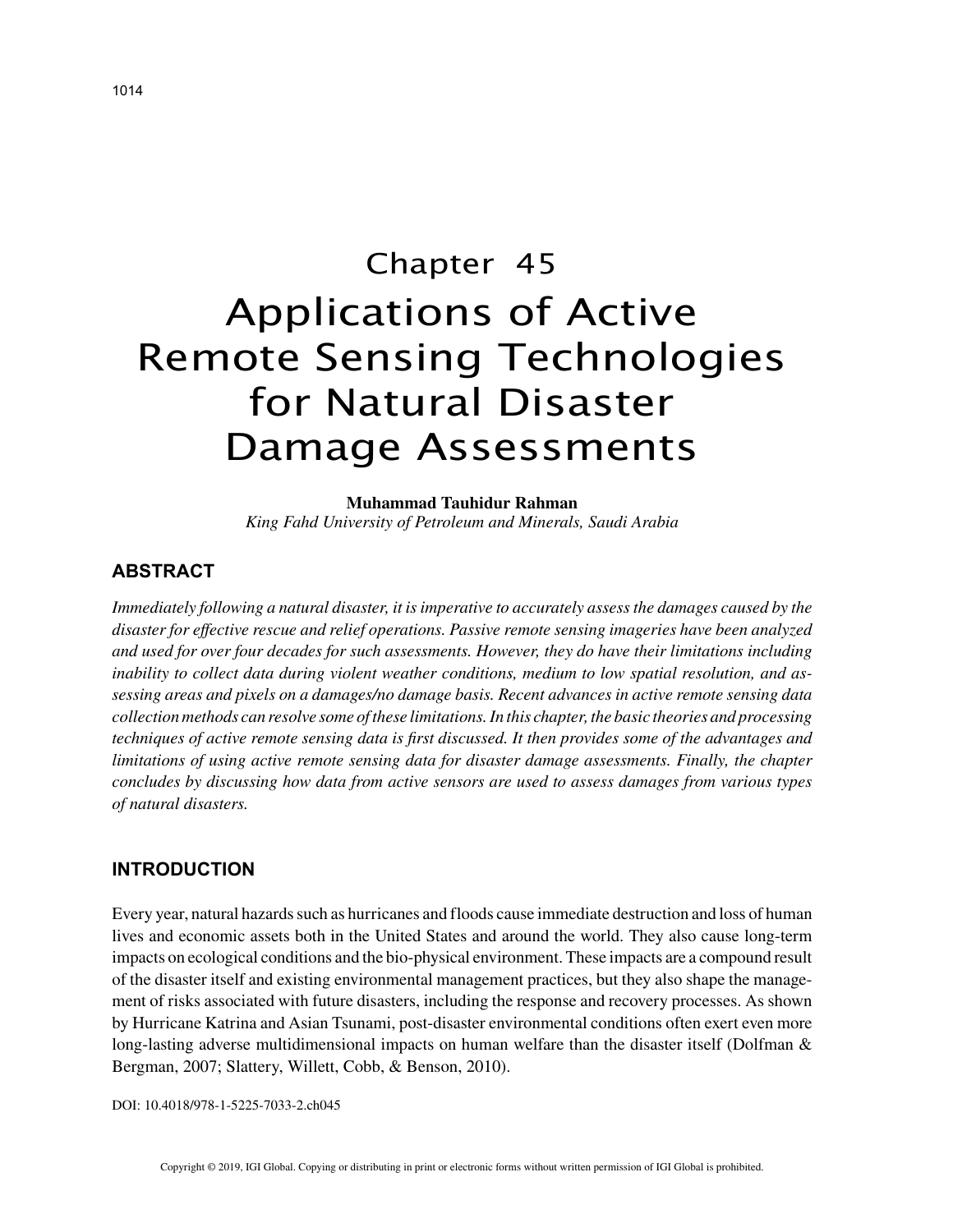#### *Applications of Active Remote Sensing Technologies*

In 1995, recognizing the range and similarity between environmental and ecological problems that can be induced by disasters, the Federal Emergency Management Agency (FEMA) of the United States has adopted an all-hazards approach to manage and handle disasters and crisis events. The goal of this approach is not only to reduce the risk of loss of life and injuries, but also reduce the economic losses of man‐made buildings and infrastructures, and of natural environmental losses including trees and crops from all major natural hazards. To achieve this goal, the U.S. National Academies recommend that researchers as well as emergency management teams use geospatial technologies (GIS and Remote Sensing (RS)) to monitor and assess damages to the natural and built environment immediately following a disaster (Mileti, 1999). Utilizing them will not only help in saving lives but will also allow rescue and relief operations to be carried out smoothly, and societies to get back to normal.

Review of literature show that remote sensing technology has been used extensively to monitor changes in the landscape (Araya & Cabral, 2010; Fichera, 2012; Hassan, Mahmud-Ul-Islam, & Rahman, 2015; Jamali & Rahman, 2016; M. T. Rahman, 2016). However, most of the optical sensors observe change (or damage) in change/no change basis. Due to the medium to large spatial resolution of these sensors, their usability is also limited when damage needs to be assessed at an individual neighborhood basis. For such cases, active remote sensing data such as Light Detection and Ranging (LiDAR) can be used to resolve some of the limitations. They have been used extensively within the last several years to create highly accurate 3D–Maps of the features on earth's surface. They have also been used on moving vehicles to create 360‐degrees vertical profiles of buildings, dams, levees, and other structures and assess how much damage they sustained from storms and floods (Zhou, Gong, & Guo, 2015).

In this chapter, the basic theories behind active remote sensing will be first discussed. This will be followed by a discussion on the advantages and limitations of using active remote sensing technologies for disaster damage assessments. Finally, keeping the theme of the book in mind, it will conclude by providing description of how active remote sensing data and technologies can be used to assess damages from various natural disasters.

## **FUNDAMENTALS OF ACTIVE REMOTE SENSING**

Active remote sensing technology primarily includes two types of sensors: RAdio Detection and Ranging (RADAR) and Light Detection and Ranging (LiDAR) sensors. RADAR has been widely used for various purposes including assessing soil moisture, planning transportation routes, analyzing geological features, estimating canopy bulk density and foliage moisture content, exploring minerals, planning land-use, navigating aircraft, modeling hydrologic features, and mapping rivers and large volcanic cones (Kornelsen & Coulibaly, 2013; Soja, Persson, & Ulander, 2015; Zajc, Pogačnik, & Gosar, 2014). It primarily works by having side-looking airborne RADAR (SLAR) apparatus attached to a space shuttle or flying aircraft (Figure 1). The SLAR unit consists of a pulse-generating device, a transmitter, a duplexer, an antenna, a receiver, a recording device, and a monitor or display showing the data being collected from the unit (Campbell & Wynne, 2011). The sensor transmits a microwave (radio) signal at a given frequency towards the target and detects the time it takes to receive the echo back from the surface of the earth. The strength of the backscattered signal is measured to discriminate between different targets and the time delay between the transmitted and reflected signals determines the distance (or range) from the unit to the target. Finally, the recorder displays and records the signal as an image for the analyst